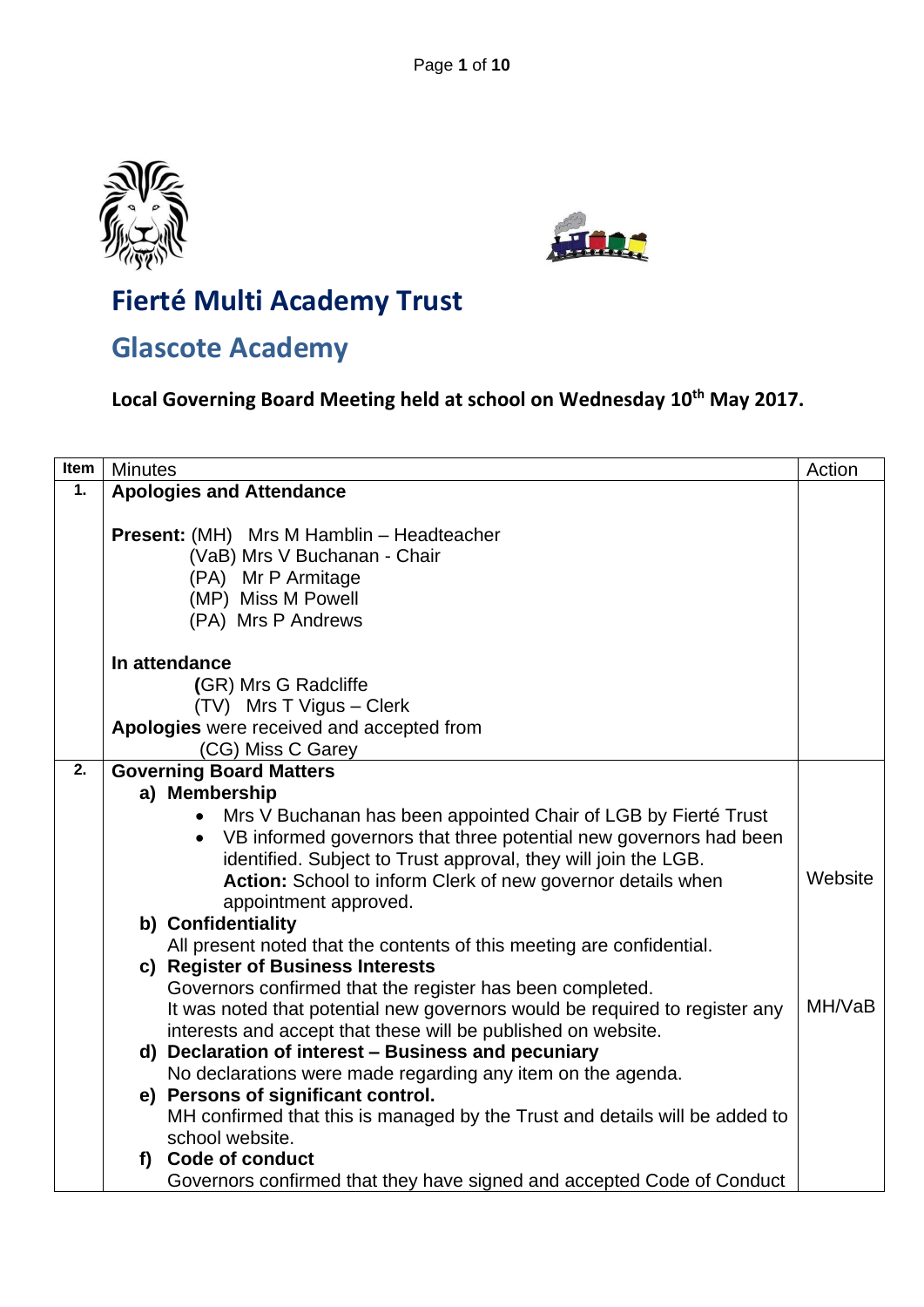|    | g) Scheme of delegation                                                                |                                                                                |    |  |  |
|----|----------------------------------------------------------------------------------------|--------------------------------------------------------------------------------|----|--|--|
|    |                                                                                        | Governors confirmed that the Scheme of delegation is managed by Trust          |    |  |  |
|    |                                                                                        | and has been accepted by LGB.                                                  |    |  |  |
|    |                                                                                        |                                                                                |    |  |  |
| 3. | Minutes of the Previous Meeting held on 1 <sup>st</sup> February 2017                  |                                                                                |    |  |  |
|    | These minutes were accepted as a true and accurate record.                             |                                                                                |    |  |  |
|    |                                                                                        |                                                                                |    |  |  |
|    | 4.<br>Matters arising from minutes of 1 <sup>st</sup> February 2017                    |                                                                                |    |  |  |
|    | <b>Website</b> $-$ is now compliant.                                                   |                                                                                |    |  |  |
|    |                                                                                        | It is being updated by the Trust and policies will be made available on        |    |  |  |
|    |                                                                                        | website.                                                                       |    |  |  |
|    |                                                                                        | <b>Safeguarding –</b> Following the audit recommendations, procedures for      |    |  |  |
|    |                                                                                        | volunteer induction have been revised to include more safeguarding             |    |  |  |
|    |                                                                                        | guidance.                                                                      |    |  |  |
|    |                                                                                        | Governor self-evaluation - this has been deferred.                             |    |  |  |
|    |                                                                                        | All actions and matters arising from the meeting have been addressed.          |    |  |  |
|    |                                                                                        |                                                                                |    |  |  |
| 5. |                                                                                        | <b>Review of committee structure</b>                                           |    |  |  |
|    |                                                                                        |                                                                                |    |  |  |
|    | <b>Resolved:</b> Review of committee structure / scheme of delegation will be deferred |                                                                                |    |  |  |
|    |                                                                                        | until membership is complete.                                                  |    |  |  |
|    | Action: PA to join Standards and Curriculum Committee                                  |                                                                                |    |  |  |
|    | Action: VB to be link governor for SEND/LAC/Safeguarding.                              |                                                                                |    |  |  |
|    |                                                                                        | Action: TV to send safeguarding governor information to VB and MH              | TV |  |  |
|    |                                                                                        |                                                                                |    |  |  |
|    | Action: Agenda item - Autumn term LGB meeting.<br><b>Reports</b>                       |                                                                                |    |  |  |
| 6. |                                                                                        |                                                                                |    |  |  |
|    |                                                                                        |                                                                                |    |  |  |
|    | a)                                                                                     | <b>Chair's and Vice-Chair's actions</b>                                        |    |  |  |
|    |                                                                                        | The Chair reported that she had taken no actions on behalf of the LGB since    |    |  |  |
|    |                                                                                        | the previous meeting.                                                          |    |  |  |
|    |                                                                                        |                                                                                |    |  |  |
|    | b)                                                                                     | <b>Committees</b>                                                              |    |  |  |
|    |                                                                                        | The minutes of the Teaching and Learning committee were received.              |    |  |  |
|    |                                                                                        | <b>Resolved:</b> Teaching and Learning committee will be renamed "Standards"   |    |  |  |
|    |                                                                                        | and Curriculum Committee" to bring practice in line with Trust.                |    |  |  |
|    |                                                                                        | <b>Nominated/Link Governors</b>                                                |    |  |  |
|    | c)                                                                                     | PA presented a report on his work with the Pupil Leadership team.              |    |  |  |
|    |                                                                                        | He noted that pupils have led a pupil voice survey. They regularly undertake   |    |  |  |
|    |                                                                                        | monitoring tasks and have booked premises walk with Bill Burdett,              |    |  |  |
|    |                                                                                        | Caretaker. He noted that the pupils undertake their roles with great           |    |  |  |
|    |                                                                                        | confidence and diligence.                                                      |    |  |  |
|    |                                                                                        | PA presented a report on Y3 trip to Wroxeter.                                  |    |  |  |
|    |                                                                                        | PA reported that this had been a very successful trip. The behaviour of pupils |    |  |  |
|    |                                                                                        | was exemplary and had been followed up with an in-school theme day. The        |    |  |  |
|    |                                                                                        | children had been fascinated in their learning.                                |    |  |  |
|    |                                                                                        |                                                                                |    |  |  |
|    |                                                                                        |                                                                                |    |  |  |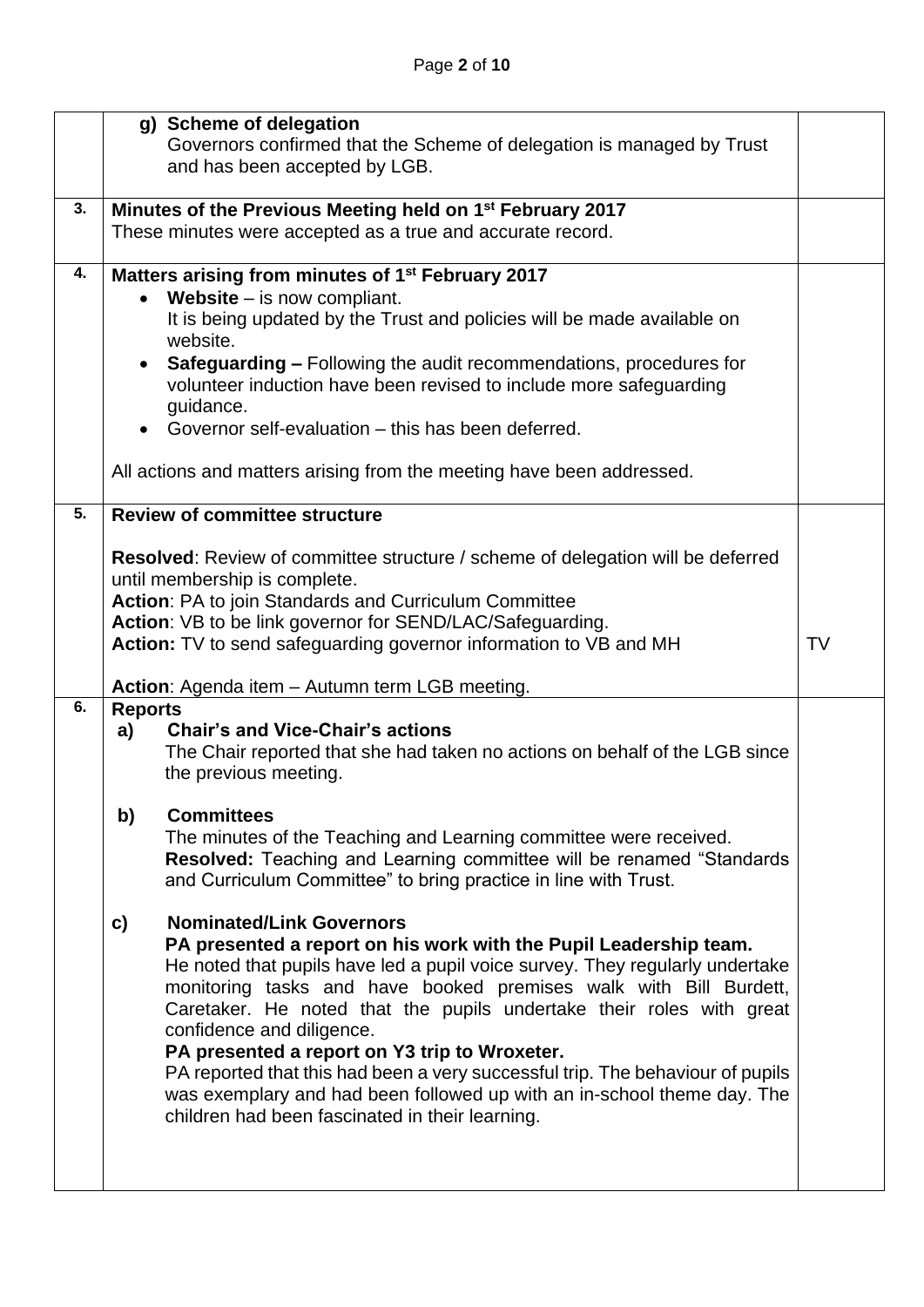|    | VB reported on governor monitoring of school trips.<br>She noted that the level of parental involvement was good and provided<br>excellent opportunities for parents to engage with their children's learning<br>and to establish links with other parents.                              |  |  |  |  |
|----|------------------------------------------------------------------------------------------------------------------------------------------------------------------------------------------------------------------------------------------------------------------------------------------|--|--|--|--|
|    | She noted that visits provided good value for money and the experiences<br>children received were priceless. The quality of learning was reflected in the<br>hands-on experiences, assemblies and other activities, which supported high<br>levels of pupil enjoyment and engagement.    |  |  |  |  |
|    | ? Are we celebrating the involvement of governors through the school                                                                                                                                                                                                                     |  |  |  |  |
|    | website.                                                                                                                                                                                                                                                                                 |  |  |  |  |
|    | Governors felt that it was important that parents and others could see<br>examples of active governance and how governors engaged with the school<br>community.                                                                                                                          |  |  |  |  |
|    | Action: Governor reports and photos to be added to website.                                                                                                                                                                                                                              |  |  |  |  |
| 7. | <b>Headteacher's Report</b>                                                                                                                                                                                                                                                              |  |  |  |  |
|    | The report had been received by governors prior to the meeting.<br>(Governor questions asked to challenge / hold HT to account are in bold, italic<br>font)                                                                                                                              |  |  |  |  |
|    | <b>P2 PUPIL MOBILITY</b>                                                                                                                                                                                                                                                                 |  |  |  |  |
|    | ? What is the impact of high mobility on the organisation and delivery of the                                                                                                                                                                                                            |  |  |  |  |
|    | curriculum.<br>MH reported that the greatest impact was when pupils were admitted with<br>safeguarding/social/emotional needs. She noted that support from Social Services<br>was varied and therefore school was giving additional support to ensure incoming<br>pupils needs were met. |  |  |  |  |
|    | At the same time, existing pupil and staff needs, needed to be managed. She<br>explained that admissions are driven by place availability and she has had to<br>negotiate starting dates to ensure the needs of existing pupils have not been<br>compromised.                            |  |  |  |  |
|    | Senior staff monitor the support needed for all pupils constantly. The volume of<br>midyear admissions has increased and this has created additional demands on<br>staff.                                                                                                                |  |  |  |  |
|    | P3 ATTENDANCE<br>? How have legal changes to holiday leave affected attendance.                                                                                                                                                                                                          |  |  |  |  |
|    | MH reported that there has not been a significant impact yet. She is meeting with<br>other Tamworth Heads on 12.5.17 to attempt to draw up consistent practice<br>between schools.                                                                                                       |  |  |  |  |
|    |                                                                                                                                                                                                                                                                                          |  |  |  |  |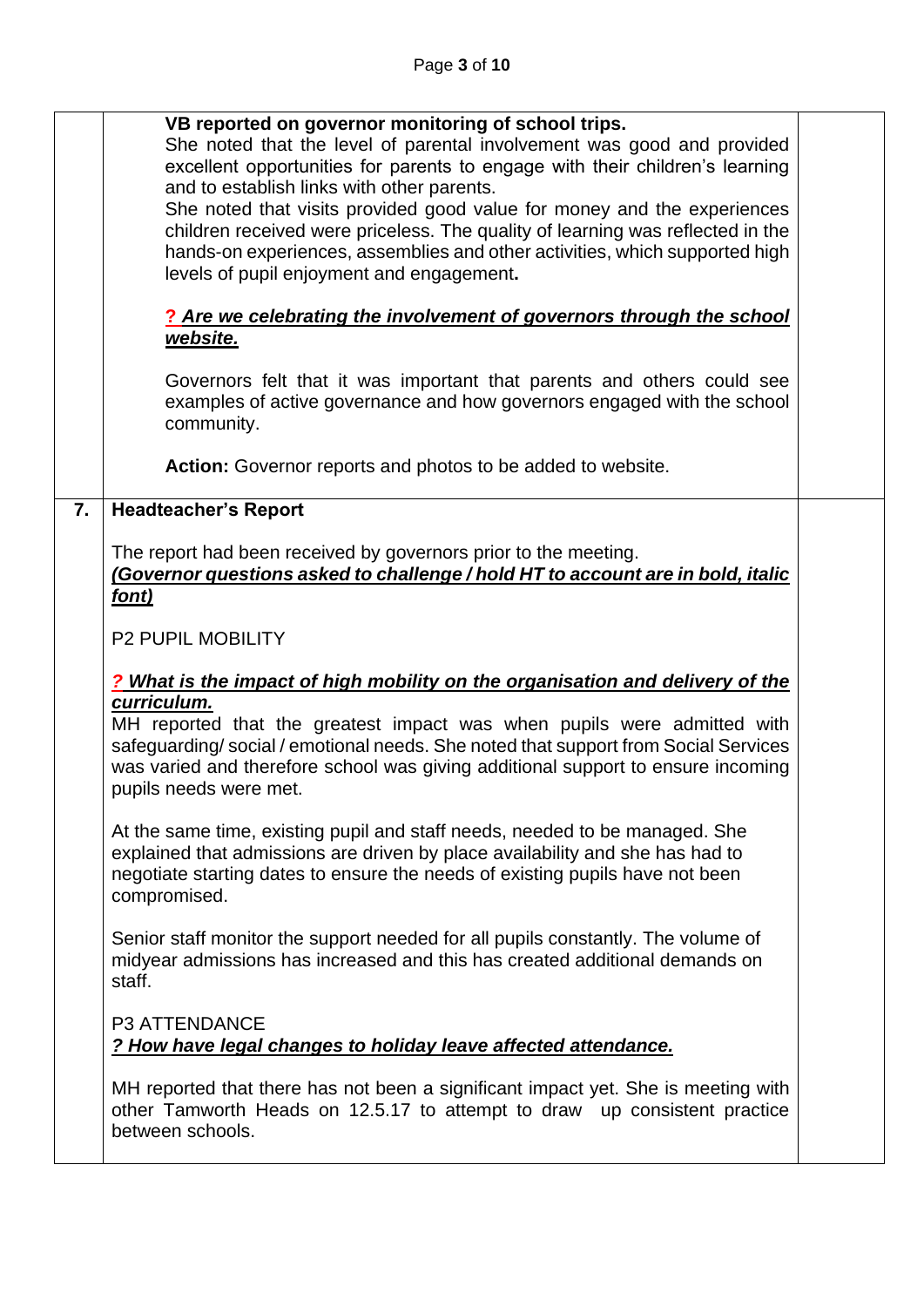MH was confident that the rigorous and robust systems of identifying absence concerns were effective. Current attendance is just below 96% which is above national average. She noted that some pupils have medical needs which impact on attendance data, but these are monitored individually.

MH noted that parental support was good at informing school of reasons for absence, but she also noted that parents who did not inform school knew that absence would be followed up and they would be asked to account for why their child was not in school.

P4 LAC/ SEND PUPILS

### *? How is the school responding to the requirements to provide support for mental health.*

MH reported that school placed a very high regard on the mental health and social and emotional development of all pupils.

"My Concern" had been introduced to extend the recording of concerns and teacher observations. Issues like anxiety, eating disorders and social needs have been identified.

MH stated that the ethos of school and the culture of care and support permeated all areas of provision for pupils, including the farm, forest school, trips, learning behaviours etc. School is in the process of developing a reflection garden to provide quiet space for pupils. A member of the staff had undertaking training to provide one to one support in areas of emotional need. (eg: bereavement, separation, domestic abuse, etc.)

The breakfast club provides a calm and welcoming start to the day for many pupils, providing a buffer time between home and learning for children, in addition to providing breakfast.

All aspects of safeguarding and mental health are addressed within staff meetings. The use of tiered recording and observations ensure that all staff have an awareness of pupil needs and these are followed up effectively.

P5 PUPIL PREMIUM

## *? How and when is the impact of pupil premium reviewed and evaluated.*

MH reported that pupil data is reviewed termly and provides one source of evidence on the impact of PP funding on progress and attainment.

At the end of the year, summary data is analysed in greater depth.

Records of PP/Ever 6 pupils are collated to ensure that their access to different forms of support is identified and referenced against progress and attainment data. Impact reports by senior leaders, provide a means of self-evaluation of how the funding has positively supported pupils and then provides the information needed to set goals/ targets for the next academic year.

The cycle of review involves all members of the staff team and alongside tracking of data (all staff) provides reliable triangulation of information. Staff meetings are used for specific focus development identified through pupil progress meetings.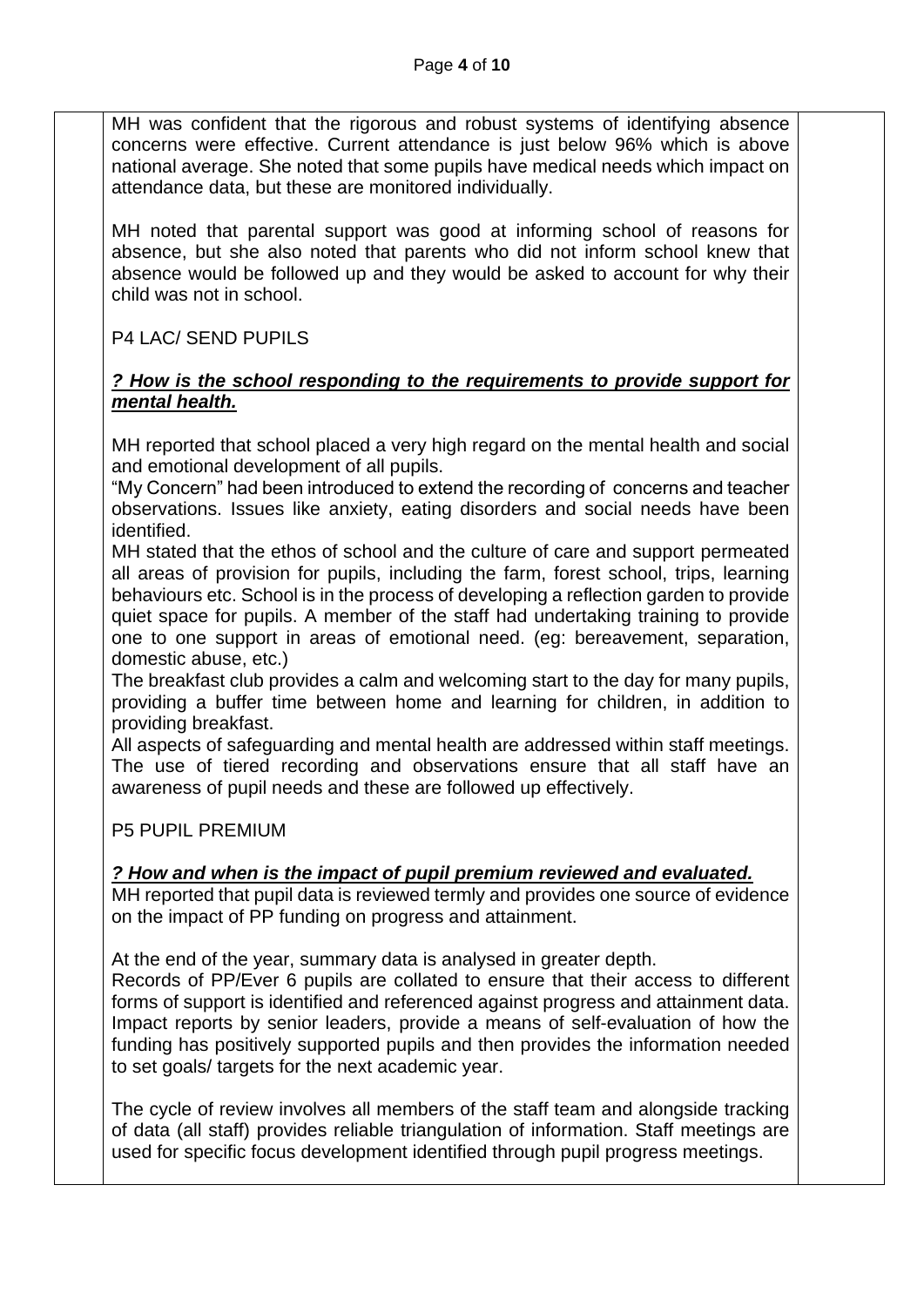The PP statement and report will be revised at the end of the year and made available on the website. The plan for use of funding for the next year will be based on the review process.

P6+ 7 PUPIL ACHIEVEMENT

### **? Governors identified dips in KS1 attainment between 2015 and 2016 data and asked what were the reasons for decline and what actions had been taken as a result.**

MH and MP explained that 2016 data had been a new experience for all schools due to changes in assessment methods.

MP explained that greater depth was not compatible with previous L3 measures as the threshold for greater depth was higher than that for L3.

MH reported that school had looked closely at data and identified that the dip was due to a very small number of pupils not achieving greater depth thresholds.

School had implemented STAR approach across the curriculum. (Show, try, apply, reasoning). This was raising standards and pushing more able children to higher attainment. Embedded practice in all areas was now established and this was supporting acceleration of progress and achievement. Maths has been an area of development.

GR explained how all staff are now involved in moderation and how this has impacted on their knowledge and understanding of "greater depth". Through staff meetings, staff have increased their knowledge of assessment in all curriculum areas and across all age groups.

## **? Why does writing at KS2 keep coming up as an area for development.**

MH explained that writing encompasses many different skills and permeates all areas of the curriculum. She has always been focussed on developing a love of writing in its many forms with the pupils. GPS skills had been weaker in 2016 assessments and school has responded by developing systematic and consistent practice in all classes. This has included home learning and has been well supported by parents. School has also responded by developing the use of appropriate and varied texts to meet pupil needs and interests. The positive impact of drama has encouraged pupils to talk before they write and this has been successful.

GR said that having one book for all writing had ensured consistent practice and standards across different subjects. MH said that pupils took great pride in their books and she was not prepared to compromise on the system school had developed – it's working well.

MH also pointed out that children have a much better knowledge of assessment criteria which they use well to refine and develop their writing.

The weekly Big Write demonstrates the passion children have developed for writing.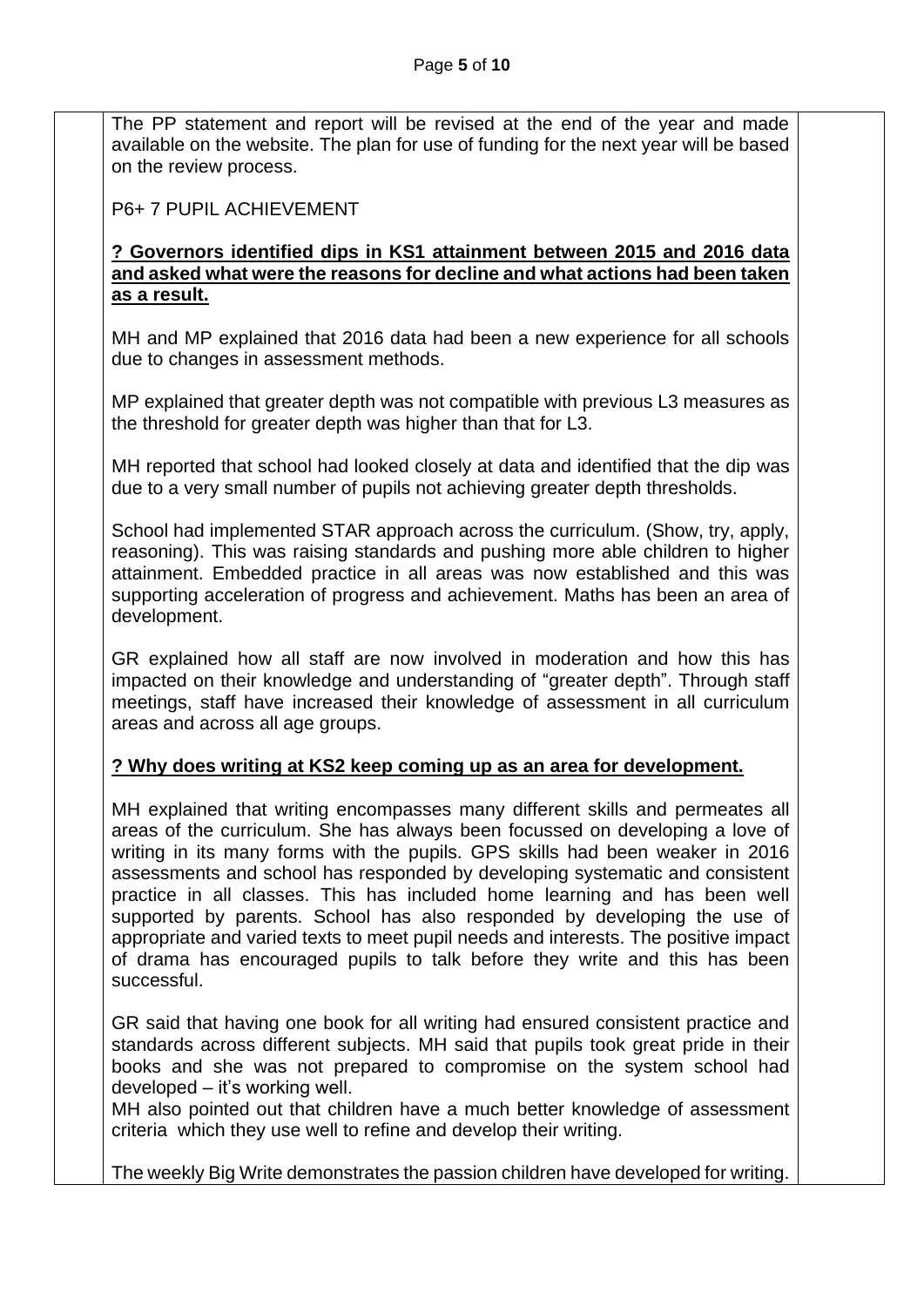She noted that staff at GH have been asked to support writing development in other schools and were benefitting from sharing practice and affirming the strengths of GH.

CG is also supporting schools across the county.

Regarding Y1 Phonics data, 2016 results showed a slight dip, however this was due to one or two pupils experiencing family difficulties at the time. Consistent teaching has been implemented.

MH said that data had been compared within the Trust, using EYFS benchmarking. She explained that although attainment is in line with other Trust schools, the valued added factors indicate better progress. Many of GH pupils start at a much lower entry point but she was very proud that they were achieving as well as other schools and a challenging target of 85% reaching the required standard had been set for 2017.

P9

#### ? *The involvement of staff in supporting other schools is admirable but is there an impact for the staff and for GH.*

MH noted that the quality of subject leadership was consistently high. The science leader had enabled school to achieve Quality Mark Gold in Science and was currently leading Trust moderation and science development.

The Triad review had judged Subject Leadership highly and this could be attributed to the opportunities staff have to lead and support others. GR reported that subject leaders felt confident and supported and there was an open culture of feedback and development within school.

The involvement in other schools strengthen skills in subject leadership – confidence, coaching, mentoring. Within school, team work and a supportive ethos encouraged staff to take on new ventures without compromising their work at GH.

The mentoring/ coaching role of senior staff encouraged all staff to take on opportunities to support development and this empowered them to be more effective at GH.

MP reported that her secondment opportunities had provided first-hand experience of leading another school and she had gained greatly from this form of in service training and development.

At school level, the demands on staff are always high, but all staff reported that collaboration, team work and growth are enabled by the opportunities they had to work in different settings.

## *? Are opportunities available for all staff.*

MH confirmed that all staff were encouraged to take on responsibilities for outreach work and this enabled them to grow in responsibility and to bring back best practice ideas to GH. This included support staff. Networking was an important aspect of school.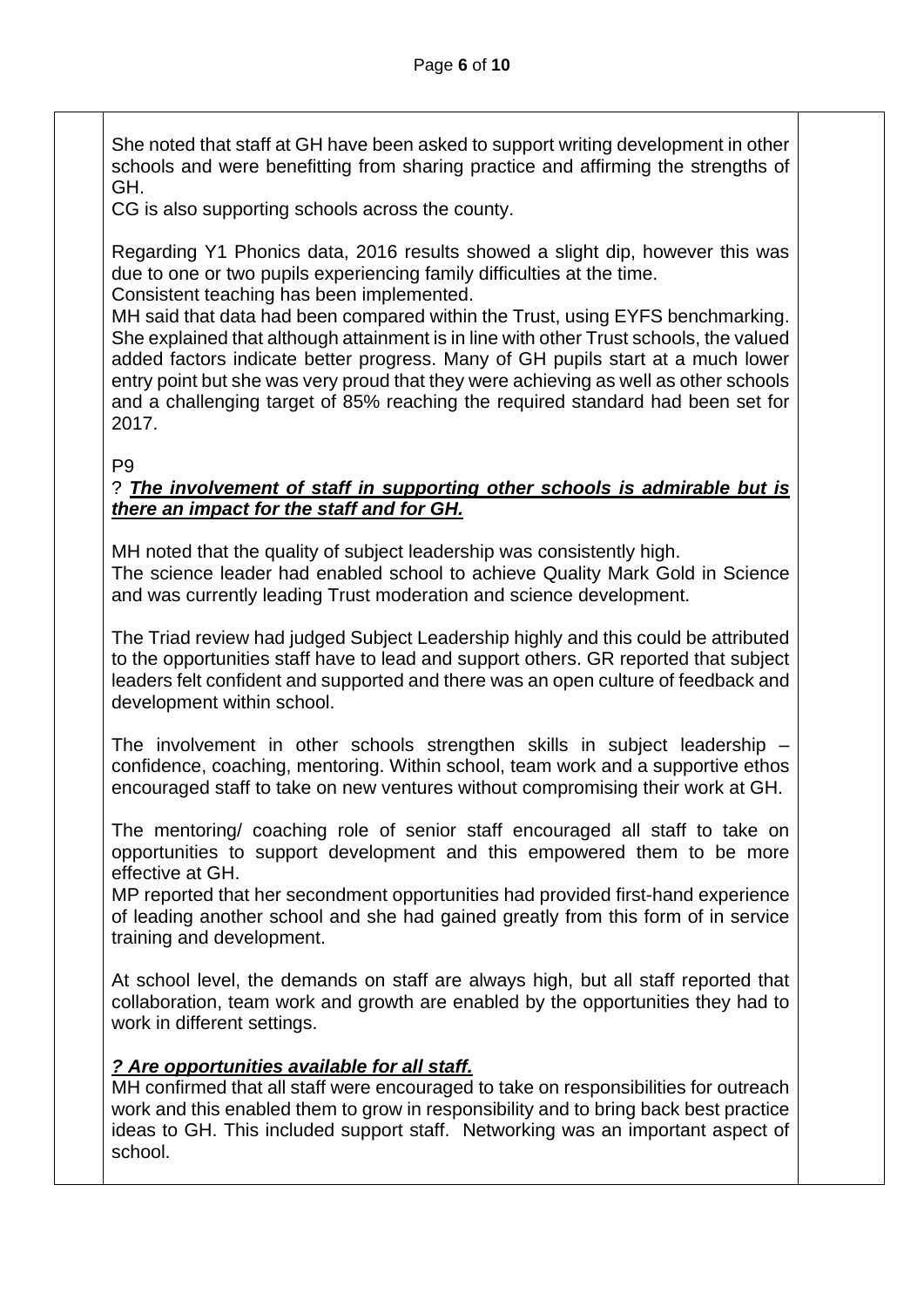### *? Is there a danger that staff could be overstretched?*

MH acknowledged that this was always a danger, however the collaborative spirit and ethos of school promoted building different opportunities to affirm staff development and to build on the very high standards at GH. The open culture within school enabled staff to share concerns and this was monitored by senior team.

## *? How do staff validate their judgements and the accuracy of their selfevaluation.*

|    | MH said that external work and support confirmed the high standards at GH.<br>External triad review and evaluation provided validation from other Trust leaders<br>with the support of an external consultant. Within school moderation is consistent<br>and involves all members of the staff team. WAGOLL examples are used<br>extensively. |  |  |  |
|----|-----------------------------------------------------------------------------------------------------------------------------------------------------------------------------------------------------------------------------------------------------------------------------------------------------------------------------------------------|--|--|--|
|    | Staff reported that assessment is honest and reliable. They are confident that<br>professional discussions highlighted areas of uncertainty and secure judgements<br>are then reached with colleagues                                                                                                                                         |  |  |  |
|    | Governors were assured that the judgements made by teachers had been validated<br>and were secure and reliable.                                                                                                                                                                                                                               |  |  |  |
|    | MH asked governors if her report provided sufficient information to enable them to<br>fulfil their core functions.<br>Governors found the report easy to read and understand. They asked if a RAG<br>system could be introduced to help them to focus on areas of strength and those<br>needing development.                                  |  |  |  |
|    | MH said she would try to use green for positive and pink for other areas – in line<br>with pupil marking system.                                                                                                                                                                                                                              |  |  |  |
|    | <b>RESOLVED:</b> Governors expressed their thanks for the informative report that<br>enabled them to ask questions.                                                                                                                                                                                                                           |  |  |  |
| 8. | <b>Finance aspects</b>                                                                                                                                                                                                                                                                                                                        |  |  |  |
|    | It was noted that financial matters are covered at Finance forum meetings.                                                                                                                                                                                                                                                                    |  |  |  |
| 9. | Safeguarding updates                                                                                                                                                                                                                                                                                                                          |  |  |  |
|    | <b>Trust Safeguarding audit report</b><br>a)<br>MH reported that following the Trust audit report the following actions have been<br>taken.                                                                                                                                                                                                   |  |  |  |
|    | Revised induction procedures for volunteers to increase awareness of<br>$\bullet$<br>safeguarding policy and practice.<br>Safeguarding posters now up in school                                                                                                                                                                               |  |  |  |
|    |                                                                                                                                                                                                                                                                                                                                               |  |  |  |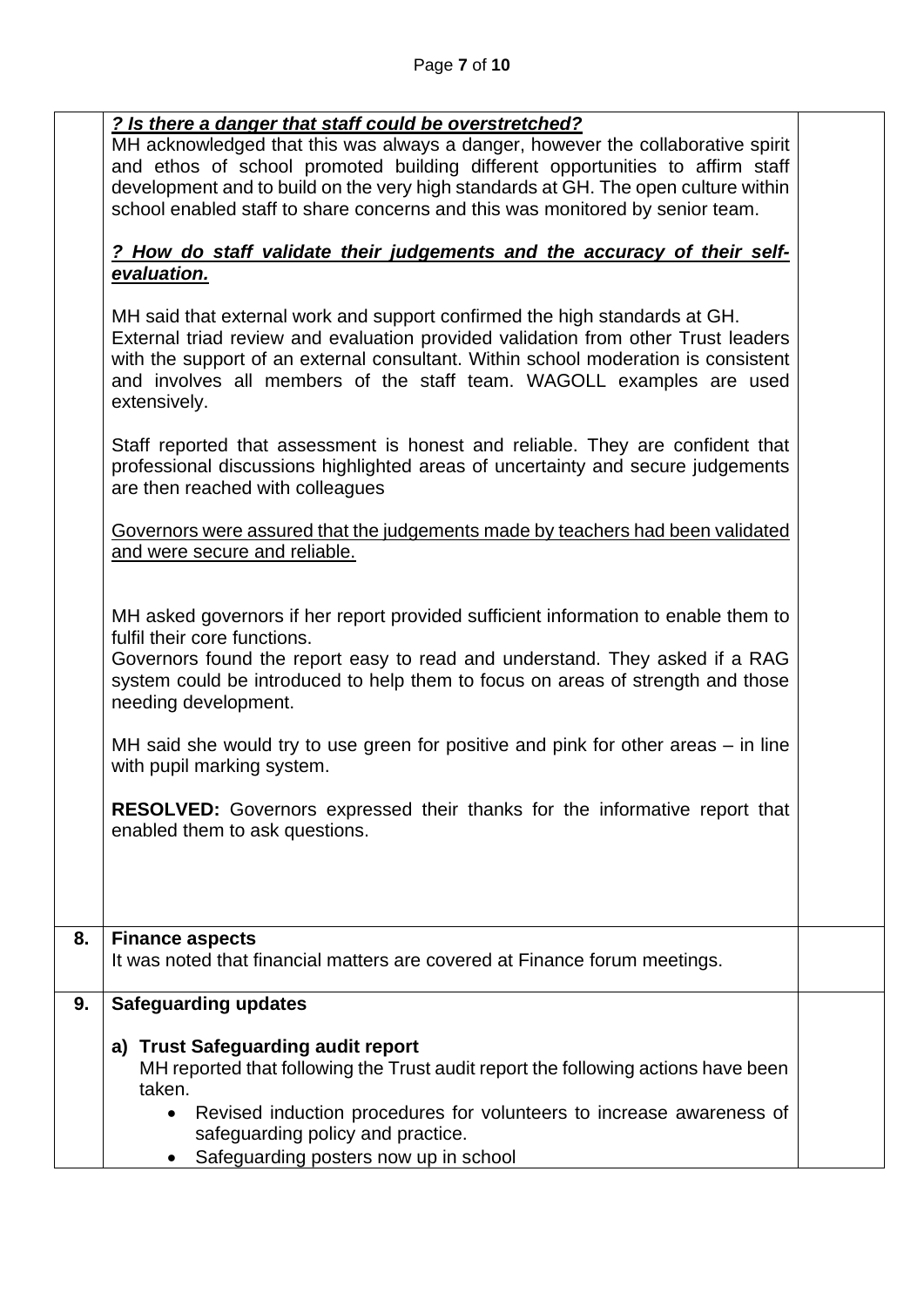|                                                                                                                                                                                                                                                                                         | CEOP button on website. MH noted that all ICT lessons include on line<br>safety reminders<br>Staff meetings regularly include safeguarding information                  |            |  |  |
|-----------------------------------------------------------------------------------------------------------------------------------------------------------------------------------------------------------------------------------------------------------------------------------------|-------------------------------------------------------------------------------------------------------------------------------------------------------------------------|------------|--|--|
|                                                                                                                                                                                                                                                                                         | Termly "Multi agency "audit" includes all aspects of Safeguarding<br>provision and practice                                                                             |            |  |  |
|                                                                                                                                                                                                                                                                                         | MY Concern software is being introduced alongside existing recording                                                                                                    |            |  |  |
| systems.                                                                                                                                                                                                                                                                                |                                                                                                                                                                         |            |  |  |
|                                                                                                                                                                                                                                                                                         |                                                                                                                                                                         |            |  |  |
| What is being done to ensure on line safety is practiced at home.<br>MH said that school had provided opportunities for parents to receive training from<br>Street wardens, PCSO's and through assemblies. Parents were reminded about on<br>line safety regularly through newsletters. |                                                                                                                                                                         |            |  |  |
|                                                                                                                                                                                                                                                                                         | b) GIP items                                                                                                                                                            |            |  |  |
|                                                                                                                                                                                                                                                                                         | Governors noted the information about:                                                                                                                                  |            |  |  |
|                                                                                                                                                                                                                                                                                         | • Children missing from school                                                                                                                                          |            |  |  |
|                                                                                                                                                                                                                                                                                         | Changes to first aid requirements<br>$\bullet$                                                                                                                          |            |  |  |
|                                                                                                                                                                                                                                                                                         | Changes to data protection requirements<br>$\bullet$                                                                                                                    |            |  |  |
|                                                                                                                                                                                                                                                                                         | 10. Governor self-evaluation and governor development plan                                                                                                              |            |  |  |
|                                                                                                                                                                                                                                                                                         |                                                                                                                                                                         |            |  |  |
|                                                                                                                                                                                                                                                                                         | Governors noted that they were planning to defer this item until membership was<br>complete. Discussions however identified an opportunity to start this process at the |            |  |  |
|                                                                                                                                                                                                                                                                                         | governor development day on 19th May.                                                                                                                                   |            |  |  |
|                                                                                                                                                                                                                                                                                         | Action: 9.00am - start self-evaluation (TV to support)                                                                                                                  | <b>LGB</b> |  |  |
|                                                                                                                                                                                                                                                                                         |                                                                                                                                                                         |            |  |  |
|                                                                                                                                                                                                                                                                                         | TV signposted the governors to the Governor competency framework.<br>Action: Agenda item - autumn term                                                                  |            |  |  |
|                                                                                                                                                                                                                                                                                         |                                                                                                                                                                         | <b>LGB</b> |  |  |
|                                                                                                                                                                                                                                                                                         | Governors noted information in GIP relating to Link role.                                                                                                               |            |  |  |
|                                                                                                                                                                                                                                                                                         | Governor training on Monitoring and Evaluation is taking place at VW academy on   LGB                                                                                   |            |  |  |
|                                                                                                                                                                                                                                                                                         | $22nd$ May 2017.                                                                                                                                                        |            |  |  |
|                                                                                                                                                                                                                                                                                         |                                                                                                                                                                         |            |  |  |
| 11.                                                                                                                                                                                                                                                                                     | <b>GIP policies and procedures</b>                                                                                                                                      |            |  |  |
|                                                                                                                                                                                                                                                                                         | a) RE syllabus. MP confirmed that she had received training. She had checked                                                                                            |            |  |  |
|                                                                                                                                                                                                                                                                                         | coverage for KS1 with Emma Jardine.<br>The difficulty for GH was establishing and embedding cultural links. Staff                                                       |            |  |  |
|                                                                                                                                                                                                                                                                                         | acknowledged that they sought cultural links within the community to support RE                                                                                         |            |  |  |
|                                                                                                                                                                                                                                                                                         | whenever possible, but first-hand experience was difficult.                                                                                                             |            |  |  |
|                                                                                                                                                                                                                                                                                         | British Values were a strength of school and there was good evidence of pupils                                                                                          |            |  |  |
|                                                                                                                                                                                                                                                                                         | being encouraged and empowered to take on roles within the school community.                                                                                            |            |  |  |
|                                                                                                                                                                                                                                                                                         | b) The GIP contents were noted.                                                                                                                                         |            |  |  |
| 12.1                                                                                                                                                                                                                                                                                    | <b>School celebrations</b>                                                                                                                                              |            |  |  |
|                                                                                                                                                                                                                                                                                         | MH reported that:                                                                                                                                                       |            |  |  |
|                                                                                                                                                                                                                                                                                         | a) Science GOLD quality mark had been achieved under leadership of Sean<br>Madeley.                                                                                     |            |  |  |
|                                                                                                                                                                                                                                                                                         |                                                                                                                                                                         |            |  |  |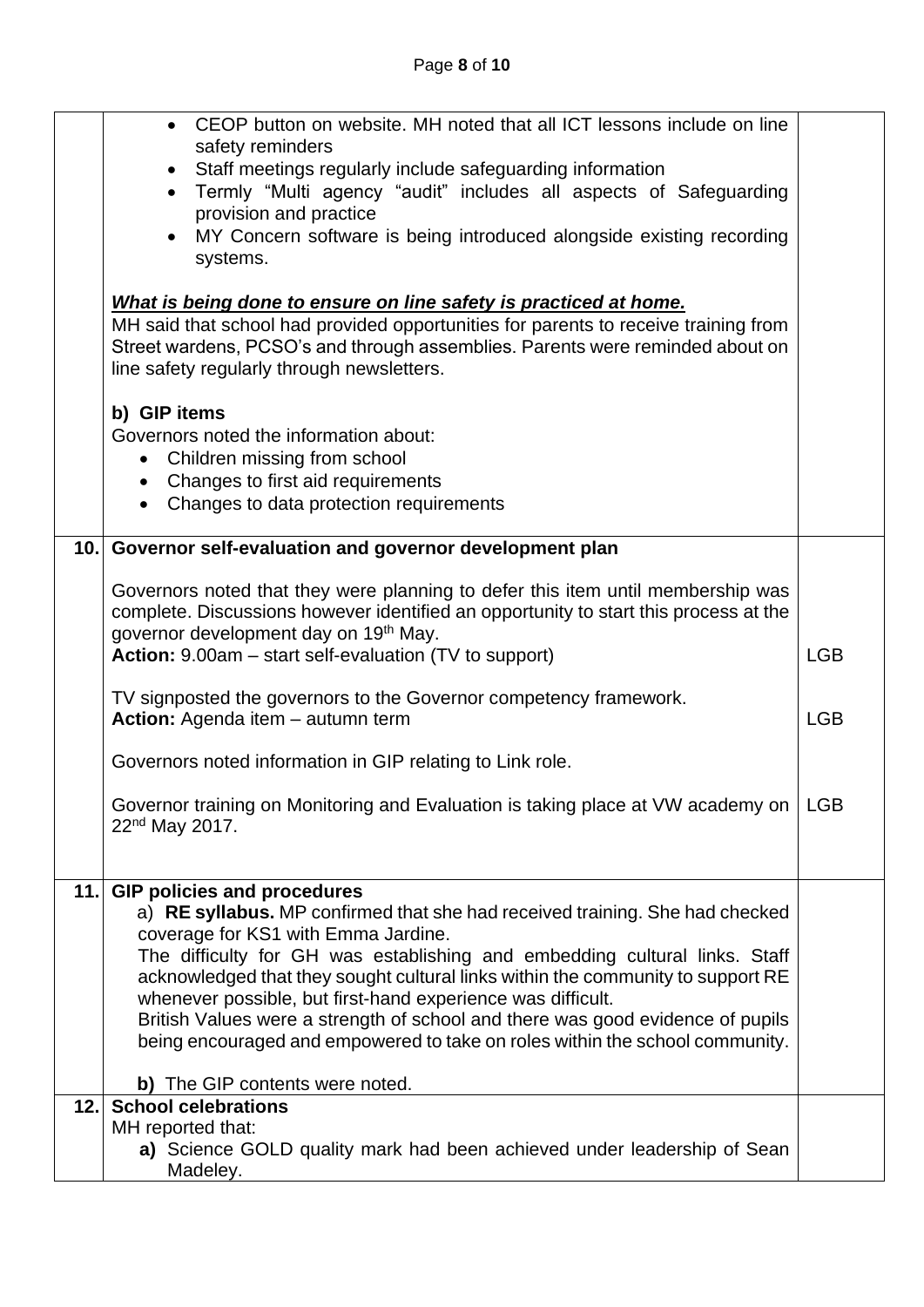|      | Governors asked for their congratulations to be passed on.<br>MH                 |                                                                                    |  |  |  |  |
|------|----------------------------------------------------------------------------------|------------------------------------------------------------------------------------|--|--|--|--|
|      | b) The staff culture of smiling and supporting was a strength of school          |                                                                                    |  |  |  |  |
|      | The growth in the capacity of GH to support other schools in outreach work<br>C) |                                                                                    |  |  |  |  |
|      | should be celebrated by all.                                                     |                                                                                    |  |  |  |  |
|      |                                                                                  | d) The quality of the curriculum and the opportunities available to all pupils was |  |  |  |  |
|      | a great strength of the school.                                                  |                                                                                    |  |  |  |  |
|      | e) Governor involvement and increasing knowledge of the school reflected         |                                                                                    |  |  |  |  |
|      | continuous improvement, despite depleted numbers.                                |                                                                                    |  |  |  |  |
|      |                                                                                  |                                                                                    |  |  |  |  |
|      | Special visitors to school had included:                                         |                                                                                    |  |  |  |  |
|      | a) Mayor of Tamworth – award for project with Staffordshire regiment             |                                                                                    |  |  |  |  |
|      | b) The CEO of Stephen Sutton Trust – who had heard about the quality of          |                                                                                    |  |  |  |  |
|      | provision at GH                                                                  |                                                                                    |  |  |  |  |
|      | 13. Confidentiality                                                              |                                                                                    |  |  |  |  |
|      | No items were identified as requiring confidential minutes                       |                                                                                    |  |  |  |  |
|      |                                                                                  |                                                                                    |  |  |  |  |
| 14.1 | Date and times of meetings (2017/18 – Provisional)                               |                                                                                    |  |  |  |  |
|      | <b>Curriculum and standards</b><br><b>LGB</b>                                    |                                                                                    |  |  |  |  |
|      | Wednesday $4th$ October - LGB $-$ 4.30pm<br>Wednesday 8th November 2017 - 4.30pm |                                                                                    |  |  |  |  |
|      | Wednesday 21st March - LGB - 4.30pm<br>Wednesday 17th January - 4.30pm           |                                                                                    |  |  |  |  |
|      | Wednesday $27th$ June - LGB - 4.30pm<br>Wednesday 25th April - 4.30pm            |                                                                                    |  |  |  |  |
|      |                                                                                  |                                                                                    |  |  |  |  |
|      |                                                                                  |                                                                                    |  |  |  |  |
|      |                                                                                  |                                                                                    |  |  |  |  |

## **Post meeting**

Arising from this meeting as evidence that governors are actively fulfilling their roles in driving school improvement by challenging, supporting and holding school leaders to account, it was noted that:

- VB provided clear and focused leadership of this meeting, ensuring the agenda was followed, time was allowed for discussions and meeting finished early!
- All governors contributed to discussions
- Governors had sought triangulation evidence regarding school judgements through their questions.
- Governors used sharp question to hold HT to account and to ensure impact
- Governors identified self-development points.
- Governors reported clearly on first hand monitoring experiences.
- Governors have regularly engaged with other stakeholders.

The Chair thanked the Headteacher, senior leaders, staff, parents, pupils and governors for their continued contribution and support of Glascote Academy.

| Page | ltem | Action                                              | Who?  | Feedback |
|------|------|-----------------------------------------------------|-------|----------|
|      | 2a   | New governor appointments subject to Trust approval |       |          |
|      |      | Details needed for data base                        |       |          |
|      |      | School website – governor page to be updated        |       |          |
|      |      | Website update                                      | Trust |          |
|      | 5    | Update gov roles on website                         | Trust |          |